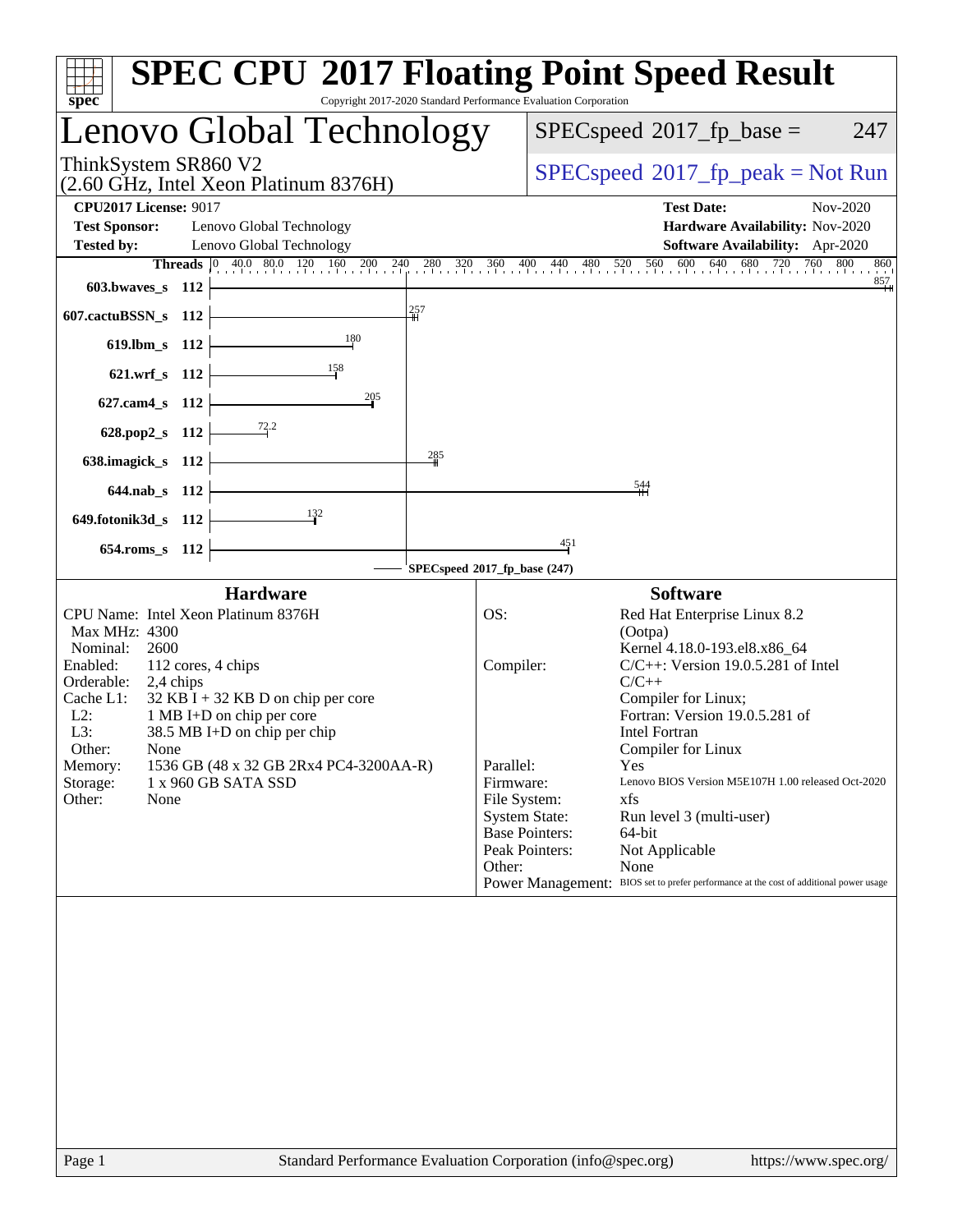

## Lenovo Global Technology

(2.60 GHz, Intel Xeon Platinum 8376H)

 $SPECspeed^{\circledcirc}2017_fp\_base = 247$  $SPECspeed^{\circledcirc}2017_fp\_base = 247$ 

### ThinkSystem SR860 V2<br>  $\begin{array}{c}\n\text{SPEC speed} \text{?}2017\_fp\_peak = Not Run \\
\text{C 60 GHz, Intel Yoon Plotinum} \text{?}376H\n\end{array}$

**[CPU2017 License:](http://www.spec.org/auto/cpu2017/Docs/result-fields.html#CPU2017License)** 9017 **[Test Date:](http://www.spec.org/auto/cpu2017/Docs/result-fields.html#TestDate)** Nov-2020

**[Test Sponsor:](http://www.spec.org/auto/cpu2017/Docs/result-fields.html#TestSponsor)** Lenovo Global Technology **[Hardware Availability:](http://www.spec.org/auto/cpu2017/Docs/result-fields.html#HardwareAvailability)** Nov-2020

**[Tested by:](http://www.spec.org/auto/cpu2017/Docs/result-fields.html#Testedby)** Lenovo Global Technology **[Software Availability:](http://www.spec.org/auto/cpu2017/Docs/result-fields.html#SoftwareAvailability)** Apr-2020

#### **[Results Table](http://www.spec.org/auto/cpu2017/Docs/result-fields.html#ResultsTable)**

|                             | <b>Base</b>    |                |                |                |       | <b>Peak</b>    |            |                |                |              |                |              |                |              |
|-----------------------------|----------------|----------------|----------------|----------------|-------|----------------|------------|----------------|----------------|--------------|----------------|--------------|----------------|--------------|
| <b>Benchmark</b>            | <b>Threads</b> | <b>Seconds</b> | Ratio          | <b>Seconds</b> | Ratio | <b>Seconds</b> | Ratio      | <b>Threads</b> | <b>Seconds</b> | <b>Ratio</b> | <b>Seconds</b> | <b>Ratio</b> | <b>Seconds</b> | <b>Ratio</b> |
| 603.bwayes s                | 112            | 69.4           | 850            | 68.6           | 860   | 68.9           | 857        |                |                |              |                |              |                |              |
| 607.cactuBSSN s             | 112            | 64.8           | 257            | 65.2           | 256   | 63.9           | 261        |                |                |              |                |              |                |              |
| $619.1$ bm s                | 112            | 29.1           | 180            | 29.1           | 180   | 29.2           | 180        |                |                |              |                |              |                |              |
| $621$ .wrf s                | 112            | 84.0           | 157            | 83.6           | 158   | 83.5           | 158        |                |                |              |                |              |                |              |
| $627$ .cam $4 \text{ s}$    | 112            | 43.3           | 205            | 43.6           | 203   | 43.1           | 206        |                |                |              |                |              |                |              |
| $628.pop2_s$                | 112            | 164            | 72.3           | 164            | 72.2  | 165            | 72.2       |                |                |              |                |              |                |              |
| 638.imagick_s               | 112            | 51.2           | 282            | 50.3           | 287   | 50.7           | 285        |                |                |              |                |              |                |              |
| $644$ .nab s                | 112            | 31.7           | 551            | 32.3           | 541   | 32.1           | 544        |                |                |              |                |              |                |              |
| 649.fotonik3d s             | 112            | 68.7           | 133            | 69.4           | 131   | 69.0           | <b>132</b> |                |                |              |                |              |                |              |
| $654$ .roms s               | 112            | 34.9           | 451            | 34.9           | 451   | 34.9           | 451        |                |                |              |                |              |                |              |
| $SPECspeed*2017_fp\_base =$ |                |                | 247            |                |       |                |            |                |                |              |                |              |                |              |
| $SPECspeed*2017_fp\_peak =$ |                |                | <b>Not Run</b> |                |       |                |            |                |                |              |                |              |                |              |

Results appear in the [order in which they were run.](http://www.spec.org/auto/cpu2017/Docs/result-fields.html#RunOrder) Bold underlined text [indicates a median measurement](http://www.spec.org/auto/cpu2017/Docs/result-fields.html#Median).

#### **[Operating System Notes](http://www.spec.org/auto/cpu2017/Docs/result-fields.html#OperatingSystemNotes)**

Stack size set to unlimited using "ulimit -s unlimited"

### **[Environment Variables Notes](http://www.spec.org/auto/cpu2017/Docs/result-fields.html#EnvironmentVariablesNotes)**

Environment variables set by runcpu before the start of the run: KMP\_AFFINITY = "granularity=fine,compact" LD\_LIBRARY\_PATH = "/home/cpu2017-1.1.0-ic19.0u5-2/lib/intel64" OMP\_STACKSIZE = "192M"

#### **[General Notes](http://www.spec.org/auto/cpu2017/Docs/result-fields.html#GeneralNotes)**

 Binaries compiled on a system with 1x Intel Core i9-9900K CPU + 64GB RAM memory using Redhat Enterprise Linux 8.0 Transparent Huge Pages disabled by default echo never > /sys/kernel/mm/transparent\_hugepage/enabled echo never > /sys/kernel/mm/transparent\_hugepage/defrag Prior to runcpu invocation Filesystem page cache synced and cleared with: sync; echo 3> /proc/sys/vm/drop\_caches NA: The test sponsor attests, as of date of publication, that CVE-2017-5754 (Meltdown) is mitigated in the system as tested and documented. Yes: The test sponsor attests, as of date of publication, that CVE-2017-5753 (Spectre variant 1) is mitigated in the system as tested and documented. Yes: The test sponsor attests, as of date of publication, that CVE-2017-5715 (Spectre variant 2) is mitigated in the system as tested and documented.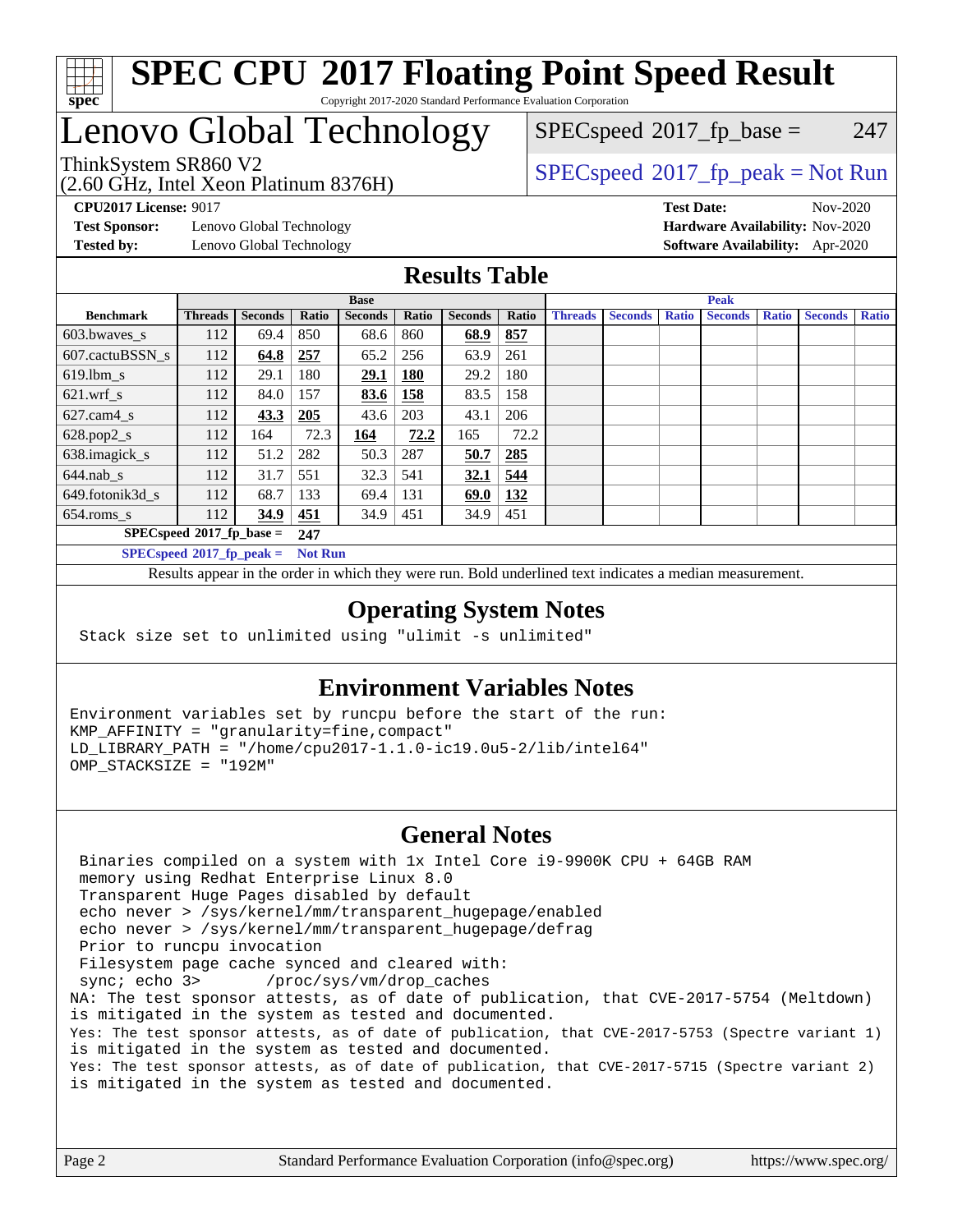|                                                                                                                                                                                                                                                                             |                                                                                                                          | <b>SPEC CPU®2017 Floating Point Speed Result</b>                                                                                                                                                                                                   |                                                                                |
|-----------------------------------------------------------------------------------------------------------------------------------------------------------------------------------------------------------------------------------------------------------------------------|--------------------------------------------------------------------------------------------------------------------------|----------------------------------------------------------------------------------------------------------------------------------------------------------------------------------------------------------------------------------------------------|--------------------------------------------------------------------------------|
| $spec^*$                                                                                                                                                                                                                                                                    | Copyright 2017-2020 Standard Performance Evaluation Corporation                                                          |                                                                                                                                                                                                                                                    |                                                                                |
| Lenovo Global Technology                                                                                                                                                                                                                                                    |                                                                                                                          | $SPEC speed^{\circ}2017$ fp base =                                                                                                                                                                                                                 | 247                                                                            |
| ThinkSystem SR860 V2<br>(2.60 GHz, Intel Xeon Platinum 8376H)                                                                                                                                                                                                               |                                                                                                                          | $SPEC speed^{\circ}2017\_fp\_peak = Not Run$                                                                                                                                                                                                       |                                                                                |
| <b>CPU2017 License: 9017</b><br><b>Test Sponsor:</b><br>Lenovo Global Technology<br><b>Tested by:</b><br>Lenovo Global Technology                                                                                                                                           |                                                                                                                          | <b>Test Date:</b>                                                                                                                                                                                                                                  | Nov-2020<br>Hardware Availability: Nov-2020<br>Software Availability: Apr-2020 |
|                                                                                                                                                                                                                                                                             | <b>Platform Notes</b>                                                                                                    |                                                                                                                                                                                                                                                    |                                                                                |
| BIOS configuration:<br>Choose Operating Mode set to Maximum Performance and then set it to Custom Mode<br>MONITOR/MWAIT set to Enabled<br>Hyper-Threading set to Disabled<br>Adjacent Cache Prefetch set to Disabled                                                        |                                                                                                                          |                                                                                                                                                                                                                                                    |                                                                                |
| Sysinfo program /home/cpu2017-1.1.0-ic19.0u5-2/bin/sysinfo<br>Rev: r6365 of 2019-08-21 295195f888a3d7edble6e46a485a0011<br>running on localhost.localdomain Thu Nov 19 10:36:11 2020                                                                                        |                                                                                                                          |                                                                                                                                                                                                                                                    |                                                                                |
| SUT (System Under Test) info as seen by some common utilities.<br>For more information on this section, see<br>https://www.spec.org/cpu2017/Docs/config.html#sysinfo                                                                                                        |                                                                                                                          |                                                                                                                                                                                                                                                    |                                                                                |
| From /proc/cpuinfo<br>model name: $Intel(R)$ Xeon(R) Platinum 8376H CPU @ 2.60GHz<br>"physical id"s (chips)<br>4<br>112 "processors"<br>cpu cores : 28<br>siblings : 28                                                                                                     |                                                                                                                          | cores, siblings (Caution: counting these is hw and system dependent. The following<br>excerpts from /proc/cpuinfo might not be reliable. Use with caution.)<br>physical 0: cores 0 1 2 3 4 5 6 8 9 10 11 12 13 14 16 17 18 19 20 21 22 24 25 26 27 |                                                                                |
| 28 29 30                                                                                                                                                                                                                                                                    |                                                                                                                          | physical 1: cores 0 1 2 3 4 5 6 8 9 10 11 12 13 14 16 17 18 19 20 21 22 24 25 26 27                                                                                                                                                                |                                                                                |
| 28 29 30<br>28 29 30                                                                                                                                                                                                                                                        |                                                                                                                          | physical 2: cores 0 1 2 3 4 5 6 8 9 10 11 12 13 14 16 17 18 19 20 21 22 24 25 26 27                                                                                                                                                                |                                                                                |
| 28 29 30                                                                                                                                                                                                                                                                    |                                                                                                                          | physical 3: cores 0 1 2 3 4 5 6 8 9 10 11 12 13 14 16 17 18 19 20 21 22 24 25 26 27                                                                                                                                                                |                                                                                |
| From 1scpu:<br>Architecture:<br>$CPU$ op-mode( $s$ ):<br>Byte Order:<br>CPU(s):<br>On-line CPU(s) list: $0-111$<br>Thread(s) per core:<br>Core(s) per socket:<br>Socket(s):<br>NUMA node(s):<br>Vendor ID:<br>CPU family:<br>Model:<br>Model name:<br>Stepping:<br>CPU MHz: | x86_64<br>$32$ -bit, $64$ -bit<br>Little Endian<br>112<br>1<br>28<br>4<br>4<br>GenuineIntel<br>6<br>85<br>11<br>3481.975 | $Intel(R) Xeon(R) Platinum 8376H CPU @ 2.60GHz$                                                                                                                                                                                                    |                                                                                |
|                                                                                                                                                                                                                                                                             | (Continued on next page)                                                                                                 |                                                                                                                                                                                                                                                    |                                                                                |
| Page 3                                                                                                                                                                                                                                                                      | Standard Performance Evaluation Corporation (info@spec.org)                                                              |                                                                                                                                                                                                                                                    | https://www.spec.org/                                                          |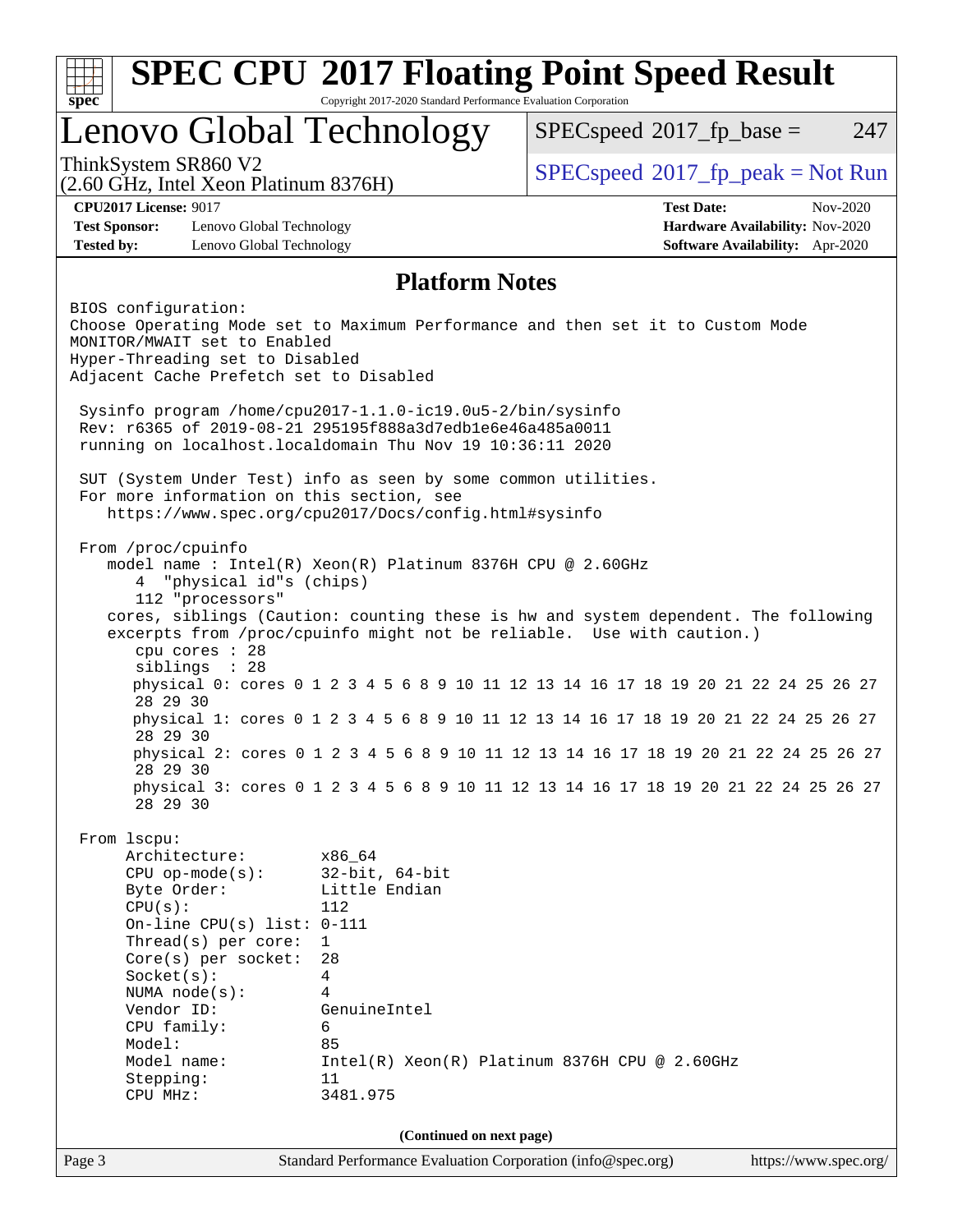

### Lenovo Global Technology

 $SPEC speed^{\circ}2017$  fp base = 247

(2.60 GHz, Intel Xeon Platinum 8376H)

ThinkSystem SR860 V2<br>  $\begin{array}{c}\n\text{SPEC speed} \text{°2017\_fp\_peak} = \text{Not Run} \\
\text{SPEC speed} \text{°2017\_fp\_peak} = \text{Not Run} \\
\end{array}$ 

**[CPU2017 License:](http://www.spec.org/auto/cpu2017/Docs/result-fields.html#CPU2017License)** 9017 **[Test Date:](http://www.spec.org/auto/cpu2017/Docs/result-fields.html#TestDate)** Nov-2020

**[Test Sponsor:](http://www.spec.org/auto/cpu2017/Docs/result-fields.html#TestSponsor)** Lenovo Global Technology **[Hardware Availability:](http://www.spec.org/auto/cpu2017/Docs/result-fields.html#HardwareAvailability)** Nov-2020 **[Tested by:](http://www.spec.org/auto/cpu2017/Docs/result-fields.html#Testedby)** Lenovo Global Technology **[Software Availability:](http://www.spec.org/auto/cpu2017/Docs/result-fields.html#SoftwareAvailability)** Apr-2020

**[Platform Notes \(Continued\)](http://www.spec.org/auto/cpu2017/Docs/result-fields.html#PlatformNotes)**

| $CPU$ max $MHz$ :       | 4300.0000                      |
|-------------------------|--------------------------------|
| CPU min MHz:            | 1000.0000                      |
| BogoMIPS:               | 5200.00                        |
| Virtualization:         | $VT - x$                       |
| $L1d$ cache:            | 32K                            |
| $L1i$ cache:            | 32K                            |
| $L2$ cache:             | 1024K                          |
| $L3$ cache:             | 39424K                         |
| NUMA node0 CPU(s):      | $0 - 27$                       |
| NUMA node1 CPU(s):      | $28 - 55$                      |
| NUMA node2 CPU(s):      | $56 - 83$                      |
| NUMA $node3$ $CPU(s)$ : | 84-111                         |
| $E1 \sim 0.01$          | $f_{\text{min}}$ $\frac{1}{2}$ |

Flags: fpu vme de pse tsc msr pae mce cx8 apic sep mtrr pge mca cmov pat pse36 clflush dts acpi mmx fxsr sse sse2 ss ht tm pbe syscall nx pdpe1gb rdtscp lm constant\_tsc art arch\_perfmon pebs bts rep\_good nopl xtopology nonstop\_tsc cpuid aperfmperf pni pclmulqdq dtes64 monitor ds\_cpl vmx smx est tm2 ssse3 sdbg fma cx16 xtpr pdcm pcid dca sse4\_1 sse4\_2 x2apic movbe popcnt tsc\_deadline\_timer aes xsave avx f16c rdrand lahf\_lm abm 3dnowprefetch cpuid\_fault epb cat\_l3 cdp\_l3 invpcid\_single intel\_ppin ssbd mba ibrs ibpb stibp ibrs\_enhanced tpr\_shadow vnmi flexpriority ept vpid fsgsbase tsc\_adjust bmi1 hle avx2 smep bmi2 erms invpcid rtm cqm mpx rdt\_a avx512f avx512dq rdseed adx smap clflushopt clwb intel\_pt avx512cd avx512bw avx512vl xsaveopt xsavec xgetbv1 xsaves cqm\_llc cqm\_occup\_llc cqm\_mbm\_total cqm\_mbm\_local avx512\_bf16 dtherm ida arat pln pts pku ospke avx512\_vnni md\_clear flush\_l1d arch\_capabilities

```
 /proc/cpuinfo cache data
   cache size : 39424 KB
```
 From numactl --hardware WARNING: a numactl 'node' might or might not correspond to a physical chip. available: 4 nodes (0-3) node 0 cpus: 0 1 2 3 4 5 6 7 8 9 10 11 12 13 14 15 16 17 18 19 20 21 22 23 24 25 26 27 node 0 size: 386627 MB node 0 free: 386212 MB node 1 cpus: 28 29 30 31 32 33 34 35 36 37 38 39 40 41 42 43 44 45 46 47 48 49 50 51 52 53 54 55 node 1 size: 387065 MB node 1 free: 386867 MB node 2 cpus: 56 57 58 59 60 61 62 63 64 65 66 67 68 69 70 71 72 73 74 75 76 77 78 79 80 81 82 83 node 2 size: 387065 MB node 2 free: 386744 MB node 3 cpus: 84 85 86 87 88 89 90 91 92 93 94 95 96 97 98 99 100 101 102 103 104 105 106 107 108 109 110 111 node 3 size: 387065 MB node 3 free: 386610 MB node distances:

**(Continued on next page)**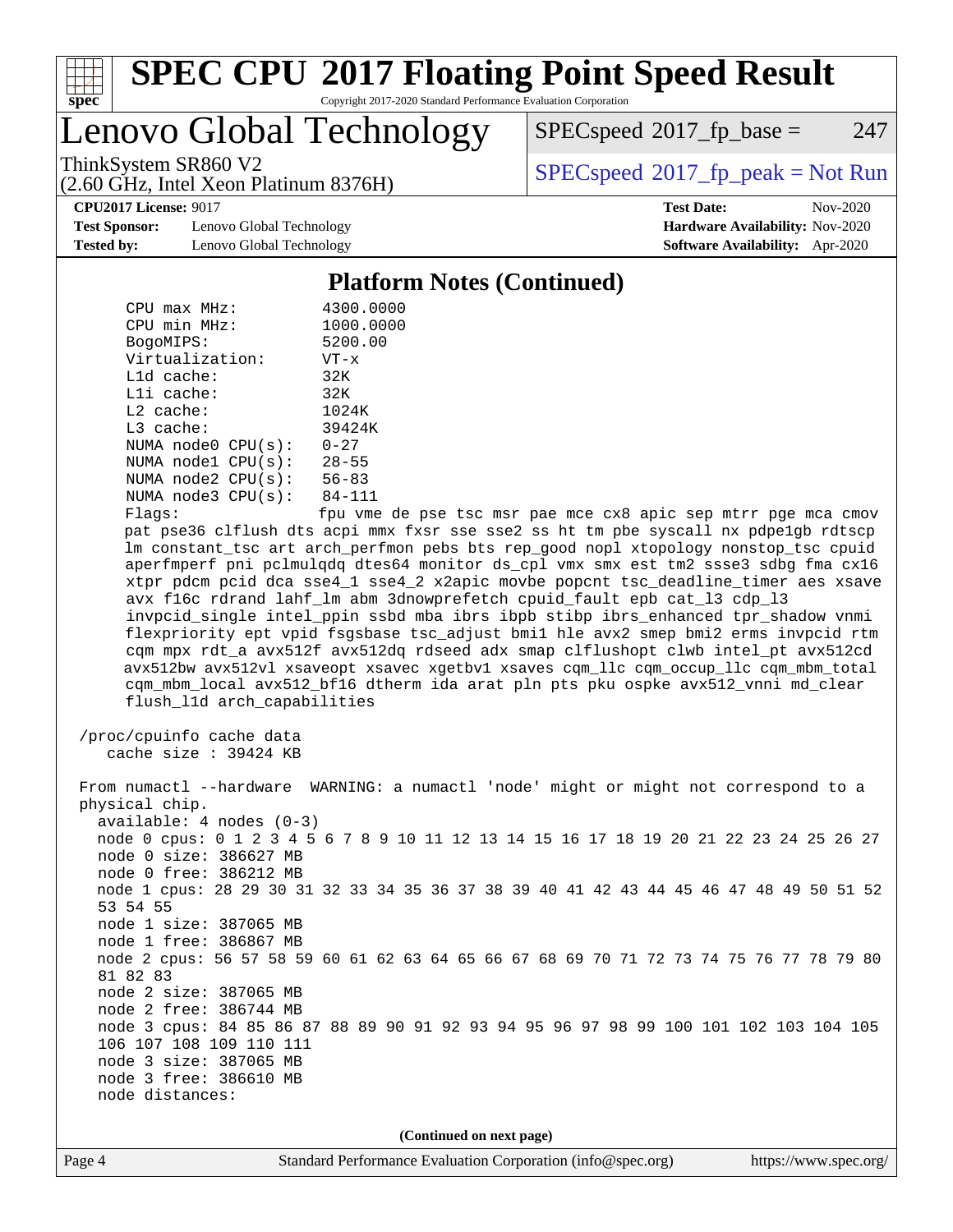| spec <sup>®</sup>                                                                                                          |                                                                                                                                                                                                                                                                                                                        | <b>SPEC CPU®2017 Floating Point Speed Result</b><br>Copyright 2017-2020 Standard Performance Evaluation Corporation                                                              |  |  |  |  |  |  |
|----------------------------------------------------------------------------------------------------------------------------|------------------------------------------------------------------------------------------------------------------------------------------------------------------------------------------------------------------------------------------------------------------------------------------------------------------------|----------------------------------------------------------------------------------------------------------------------------------------------------------------------------------|--|--|--|--|--|--|
|                                                                                                                            | Lenovo Global Technology                                                                                                                                                                                                                                                                                               | 247<br>$SPEC speed^{\circ}2017\_fp\_base =$                                                                                                                                      |  |  |  |  |  |  |
| ThinkSystem SR860 V2                                                                                                       | (2.60 GHz, Intel Xeon Platinum 8376H)                                                                                                                                                                                                                                                                                  | $SPEC speed^{\circ}2017\_fp\_peak = Not Run$                                                                                                                                     |  |  |  |  |  |  |
| <b>CPU2017 License: 9017</b><br><b>Test Sponsor:</b><br><b>Tested by:</b>                                                  | Lenovo Global Technology<br>Lenovo Global Technology                                                                                                                                                                                                                                                                   | <b>Test Date:</b><br>Nov-2020<br>Hardware Availability: Nov-2020<br>Software Availability: Apr-2020                                                                              |  |  |  |  |  |  |
| <b>Platform Notes (Continued)</b>                                                                                          |                                                                                                                                                                                                                                                                                                                        |                                                                                                                                                                                  |  |  |  |  |  |  |
| node<br>$\mathbf 0$<br>0:<br>10<br>1:<br>20<br>2:<br>20<br>3:<br>20<br>From /proc/meminfo<br>MemTotal:<br>HugePages_Total: | $\overline{3}$<br>$\overline{1}$<br>2<br>20<br>20<br>20<br>10<br>20<br>20<br>20<br>10<br>20<br>20<br>20<br>10<br>1584971152 kB<br>0                                                                                                                                                                                    |                                                                                                                                                                                  |  |  |  |  |  |  |
| Hugepagesize:<br>os-release:<br>ID="rhel"                                                                                  | 2048 kB<br>From /etc/*release* /etc/*version*<br>NAME="Red Hat Enterprise Linux"<br>VERSION="8.2 (Ootpa)"<br>ID_LIKE="fedora"                                                                                                                                                                                          |                                                                                                                                                                                  |  |  |  |  |  |  |
|                                                                                                                            | VERSION_ID="8.2"<br>PLATFORM_ID="platform:el8"<br>PRETTY_NAME="Red Hat Enterprise Linux 8.2 (Ootpa)"<br>ANSI COLOR="0;31"<br>redhat-release: Red Hat Enterprise Linux release 8.2 (Ootpa)<br>system-release: Red Hat Enterprise Linux release 8.2 (Ootpa)<br>system-release-cpe: cpe:/o:redhat:enterprise_linux:8.2:ga |                                                                                                                                                                                  |  |  |  |  |  |  |
| uname $-a$ :                                                                                                               | x86_64 x86_64 x86_64 GNU/Linux                                                                                                                                                                                                                                                                                         | Linux localhost.localdomain 4.18.0-193.el8.x86_64 #1 SMP Fri Mar 27 14:35:58 UTC 2020                                                                                            |  |  |  |  |  |  |
|                                                                                                                            | Kernel self-reported vulnerability status:                                                                                                                                                                                                                                                                             |                                                                                                                                                                                  |  |  |  |  |  |  |
| itlb_multihit:                                                                                                             | $CVE-2018-3620$ (L1 Terminal Fault):<br>Microarchitectural Data Sampling:<br>CVE-2017-5754 (Meltdown):                                                                                                                                                                                                                 | Not affected<br>Not affected<br>Not affected<br>Not affected<br>CVE-2018-3639 (Speculative Store Bypass): Mitigation: Speculative Store Bypass disabled<br>via prctl and seccomp |  |  |  |  |  |  |
|                                                                                                                            | CVE-2017-5753 (Spectre variant 1):                                                                                                                                                                                                                                                                                     | Mitigation: usercopy/swapgs barriers and __user<br>pointer sanitization                                                                                                          |  |  |  |  |  |  |
|                                                                                                                            | $CVE-2017-5715$ (Spectre variant 2):                                                                                                                                                                                                                                                                                   | Mitigation: Enhanced IBRS, IBPB: conditional,<br>RSB filling                                                                                                                     |  |  |  |  |  |  |
| tsx_async_abort:                                                                                                           |                                                                                                                                                                                                                                                                                                                        | Not affected                                                                                                                                                                     |  |  |  |  |  |  |
|                                                                                                                            | run-level 3 Nov 19 10:34                                                                                                                                                                                                                                                                                               |                                                                                                                                                                                  |  |  |  |  |  |  |
| Filesystem                                                                                                                 | SPEC is set to: /home/cpu2017-1.1.0-ic19.0u5-2<br>Type Size Used Avail Use% Mounted on                                                                                                                                                                                                                                 |                                                                                                                                                                                  |  |  |  |  |  |  |
|                                                                                                                            |                                                                                                                                                                                                                                                                                                                        | (Continued on next page)                                                                                                                                                         |  |  |  |  |  |  |

Page 5 Standard Performance Evaluation Corporation [\(info@spec.org\)](mailto:info@spec.org) <https://www.spec.org/>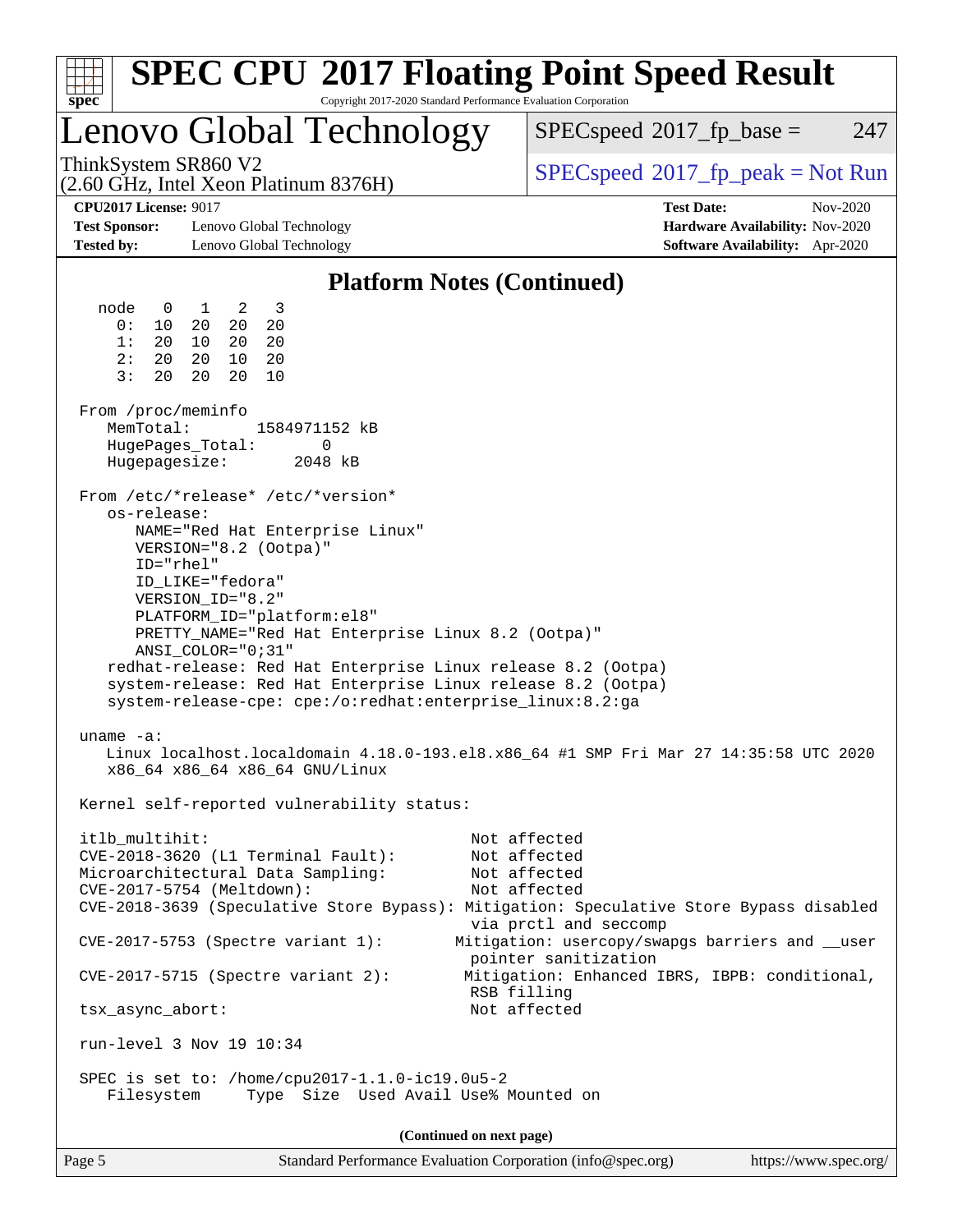

### Lenovo Global Technology

(2.60 GHz, Intel Xeon Platinum 8376H)

 $SPECspeed^{\circ}2017_fp\_base = 247$  $SPECspeed^{\circ}2017_fp\_base = 247$ 

ThinkSystem SR860 V2<br>  $\begin{array}{c}\n\text{SPEC speed} \text{?}2017 \text{ fp\_peak} = \text{Not Run} \\
\text{SPEC speed} \text{?}2017 \text{ fp\_peak} = \text{Not Run} \\
\end{array}$ 

**[Test Sponsor:](http://www.spec.org/auto/cpu2017/Docs/result-fields.html#TestSponsor)** Lenovo Global Technology **[Hardware Availability:](http://www.spec.org/auto/cpu2017/Docs/result-fields.html#HardwareAvailability)** Nov-2020 **[Tested by:](http://www.spec.org/auto/cpu2017/Docs/result-fields.html#Testedby)** Lenovo Global Technology **[Software Availability:](http://www.spec.org/auto/cpu2017/Docs/result-fields.html#SoftwareAvailability)** Apr-2020

**[CPU2017 License:](http://www.spec.org/auto/cpu2017/Docs/result-fields.html#CPU2017License)** 9017 **[Test Date:](http://www.spec.org/auto/cpu2017/Docs/result-fields.html#TestDate)** Nov-2020

#### **[Platform Notes \(Continued\)](http://www.spec.org/auto/cpu2017/Docs/result-fields.html#PlatformNotes)**

/dev/sda4 xfs 839G 30G 810G 4% /home

 From /sys/devices/virtual/dmi/id BIOS: Lenovo M5E107H-1.00 10/18/2020 Vendor: Lenovo Product: ThinkSystem SR860 V2 Product Family: ThinkSystem Serial: none

 Additional information from dmidecode follows. WARNING: Use caution when you interpret this section. The 'dmidecode' program reads system data which is "intended to allow hardware to be accurately determined", but the intent may not be met, as there are frequent changes to hardware, firmware, and the "DMTF SMBIOS" standard.

Memory:

48x Samsung M393A4K40DB3-CWE 32 GB 2 rank 3200

(End of data from sysinfo program)

#### Page 6 Standard Performance Evaluation Corporation [\(info@spec.org\)](mailto:info@spec.org) <https://www.spec.org/> **[Compiler Version Notes](http://www.spec.org/auto/cpu2017/Docs/result-fields.html#CompilerVersionNotes)** ============================================================================== C | 619.1bm s(base) 638.imagick s(base) 644.nab s(base) ------------------------------------------------------------------------------ Intel(R) C Intel(R) 64 Compiler for applications running on Intel(R) 64, Version 19.0.5.281 Build 20190815 Copyright (C) 1985-2019 Intel Corporation. All rights reserved. ------------------------------------------------------------------------------ ============================================================================== C++, C, Fortran | 607.cactuBSSN\_s(base) ------------------------------------------------------------------------------ Intel(R) C++ Intel(R) 64 Compiler for applications running on Intel(R) 64, Version 19.0.5.281 Build 20190815 Copyright (C) 1985-2019 Intel Corporation. All rights reserved. Intel(R) C Intel(R) 64 Compiler for applications running on Intel(R)  $64$ , Version 19.0.5.281 Build 20190815 Copyright (C) 1985-2019 Intel Corporation. All rights reserved. Intel(R) Fortran Intel(R) 64 Compiler for applications running on Intel(R) 64, Version 19.0.5.281 Build 20190815 Copyright (C) 1985-2019 Intel Corporation. All rights reserved. ------------------------------------------------------------------------------ ============================================================================== Fortran | 603.bwaves\_s(base) 649.fotonik3d\_s(base) 654.roms\_s(base) ------------------------------------------------------------------------------ Intel(R) Fortran Intel(R) 64 Compiler for applications running on Intel(R) **(Continued on next page)**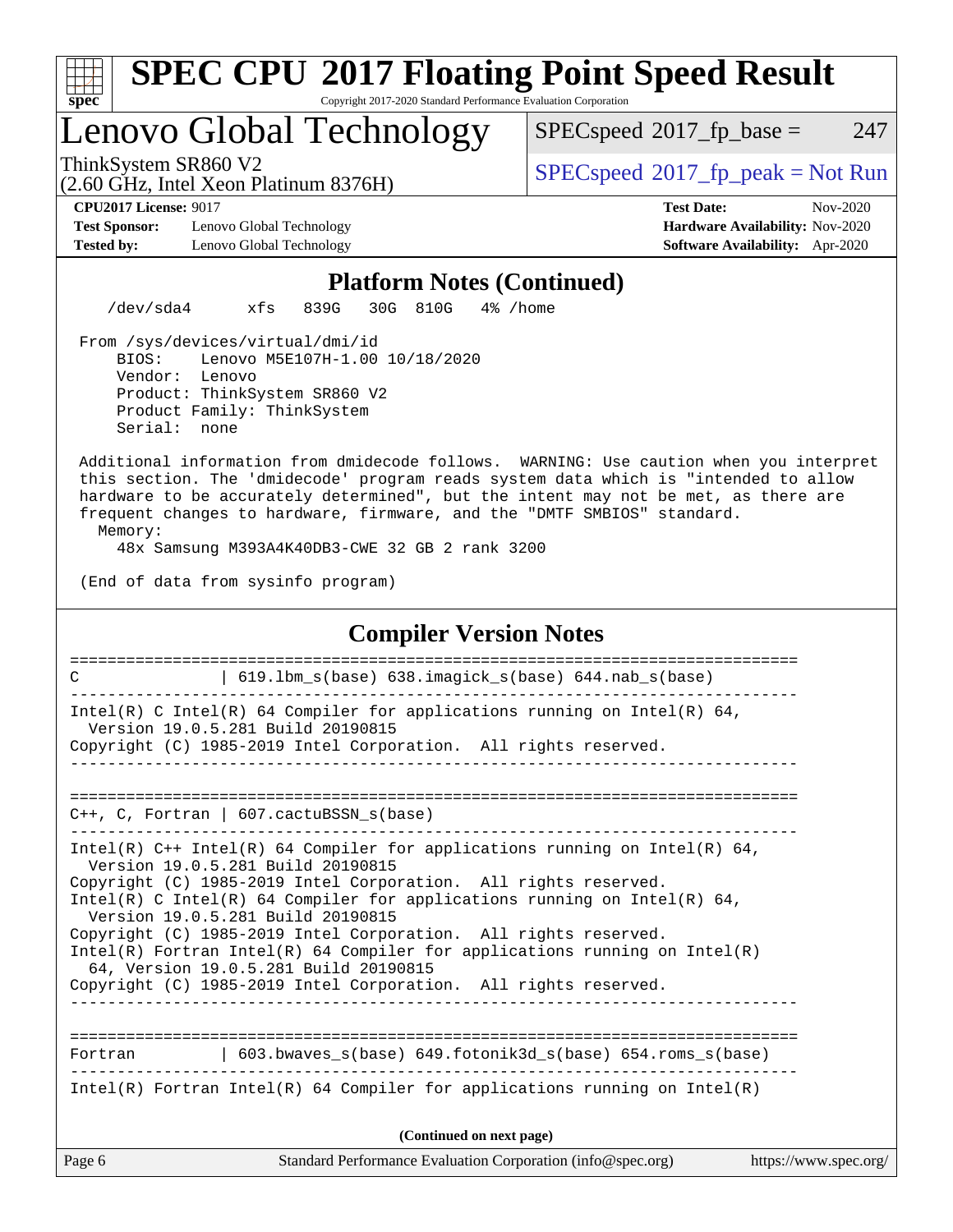

### Lenovo Global Technology

 $SPEC speed^{\circ}2017\_fp\_base = 247$ 

(2.60 GHz, Intel Xeon Platinum 8376H)

ThinkSystem SR860 V2<br>  $\begin{array}{c} \text{SPEC speed} \text{?}2017 \text{ fp\_peak} = \text{Not Run} \\ \text{SPEC speed} \text{?}2017 \text{ fp\_peak} = \text{Not Run} \end{array}$ 

**[Test Sponsor:](http://www.spec.org/auto/cpu2017/Docs/result-fields.html#TestSponsor)** Lenovo Global Technology **[Hardware Availability:](http://www.spec.org/auto/cpu2017/Docs/result-fields.html#HardwareAvailability)** Nov-2020 **[Tested by:](http://www.spec.org/auto/cpu2017/Docs/result-fields.html#Testedby)** Lenovo Global Technology **[Software Availability:](http://www.spec.org/auto/cpu2017/Docs/result-fields.html#SoftwareAvailability)** Apr-2020

**[CPU2017 License:](http://www.spec.org/auto/cpu2017/Docs/result-fields.html#CPU2017License)** 9017 **[Test Date:](http://www.spec.org/auto/cpu2017/Docs/result-fields.html#TestDate)** Nov-2020

### **[Compiler Version Notes \(Continued\)](http://www.spec.org/auto/cpu2017/Docs/result-fields.html#CompilerVersionNotes)**

| 64, Version 19.0.5.281 Build 20190815<br>Copyright (C) 1985-2019 Intel Corporation. All rights reserved.                                              |  |  |  |  |  |  |
|-------------------------------------------------------------------------------------------------------------------------------------------------------|--|--|--|--|--|--|
|                                                                                                                                                       |  |  |  |  |  |  |
| $\vert$ 621.wrf s(base) 627.cam4 s(base) 628.pop2 s(base)<br>Fortran, C<br>Intel(R) Fortran Intel(R) 64 Compiler for applications running on Intel(R) |  |  |  |  |  |  |
| 64, Version 19.0.5.281 Build 20190815<br>Copyright (C) 1985-2019 Intel Corporation. All rights reserved.                                              |  |  |  |  |  |  |
| Intel(R) C Intel(R) 64 Compiler for applications running on Intel(R) 64,<br>Version 19.0.5.281 Build 20190815                                         |  |  |  |  |  |  |
| Copyright (C) 1985-2019 Intel Corporation. All rights reserved.                                                                                       |  |  |  |  |  |  |

### **[Base Compiler Invocation](http://www.spec.org/auto/cpu2017/Docs/result-fields.html#BaseCompilerInvocation)**

[C benchmarks](http://www.spec.org/auto/cpu2017/Docs/result-fields.html#Cbenchmarks): [icc](http://www.spec.org/cpu2017/results/res2020q4/cpu2017-20201123-24476.flags.html#user_CCbase_intel_icc_66fc1ee009f7361af1fbd72ca7dcefbb700085f36577c54f309893dd4ec40d12360134090235512931783d35fd58c0460139e722d5067c5574d8eaf2b3e37e92)

[Fortran benchmarks](http://www.spec.org/auto/cpu2017/Docs/result-fields.html#Fortranbenchmarks): [ifort](http://www.spec.org/cpu2017/results/res2020q4/cpu2017-20201123-24476.flags.html#user_FCbase_intel_ifort_8111460550e3ca792625aed983ce982f94888b8b503583aa7ba2b8303487b4d8a21a13e7191a45c5fd58ff318f48f9492884d4413fa793fd88dd292cad7027ca)

[Benchmarks using both Fortran and C](http://www.spec.org/auto/cpu2017/Docs/result-fields.html#BenchmarksusingbothFortranandC): [ifort](http://www.spec.org/cpu2017/results/res2020q4/cpu2017-20201123-24476.flags.html#user_CC_FCbase_intel_ifort_8111460550e3ca792625aed983ce982f94888b8b503583aa7ba2b8303487b4d8a21a13e7191a45c5fd58ff318f48f9492884d4413fa793fd88dd292cad7027ca) [icc](http://www.spec.org/cpu2017/results/res2020q4/cpu2017-20201123-24476.flags.html#user_CC_FCbase_intel_icc_66fc1ee009f7361af1fbd72ca7dcefbb700085f36577c54f309893dd4ec40d12360134090235512931783d35fd58c0460139e722d5067c5574d8eaf2b3e37e92)

[Benchmarks using Fortran, C, and C++:](http://www.spec.org/auto/cpu2017/Docs/result-fields.html#BenchmarksusingFortranCandCXX) [icpc](http://www.spec.org/cpu2017/results/res2020q4/cpu2017-20201123-24476.flags.html#user_CC_CXX_FCbase_intel_icpc_c510b6838c7f56d33e37e94d029a35b4a7bccf4766a728ee175e80a419847e808290a9b78be685c44ab727ea267ec2f070ec5dc83b407c0218cded6866a35d07) [icc](http://www.spec.org/cpu2017/results/res2020q4/cpu2017-20201123-24476.flags.html#user_CC_CXX_FCbase_intel_icc_66fc1ee009f7361af1fbd72ca7dcefbb700085f36577c54f309893dd4ec40d12360134090235512931783d35fd58c0460139e722d5067c5574d8eaf2b3e37e92) [ifort](http://www.spec.org/cpu2017/results/res2020q4/cpu2017-20201123-24476.flags.html#user_CC_CXX_FCbase_intel_ifort_8111460550e3ca792625aed983ce982f94888b8b503583aa7ba2b8303487b4d8a21a13e7191a45c5fd58ff318f48f9492884d4413fa793fd88dd292cad7027ca)

## **[Base Portability Flags](http://www.spec.org/auto/cpu2017/Docs/result-fields.html#BasePortabilityFlags)**

 603.bwaves\_s: [-DSPEC\\_LP64](http://www.spec.org/cpu2017/results/res2020q4/cpu2017-20201123-24476.flags.html#suite_basePORTABILITY603_bwaves_s_DSPEC_LP64) 607.cactuBSSN\_s: [-DSPEC\\_LP64](http://www.spec.org/cpu2017/results/res2020q4/cpu2017-20201123-24476.flags.html#suite_basePORTABILITY607_cactuBSSN_s_DSPEC_LP64) 619.lbm\_s: [-DSPEC\\_LP64](http://www.spec.org/cpu2017/results/res2020q4/cpu2017-20201123-24476.flags.html#suite_basePORTABILITY619_lbm_s_DSPEC_LP64) 621.wrf\_s: [-DSPEC\\_LP64](http://www.spec.org/cpu2017/results/res2020q4/cpu2017-20201123-24476.flags.html#suite_basePORTABILITY621_wrf_s_DSPEC_LP64) [-DSPEC\\_CASE\\_FLAG](http://www.spec.org/cpu2017/results/res2020q4/cpu2017-20201123-24476.flags.html#b621.wrf_s_baseCPORTABILITY_DSPEC_CASE_FLAG) [-convert big\\_endian](http://www.spec.org/cpu2017/results/res2020q4/cpu2017-20201123-24476.flags.html#user_baseFPORTABILITY621_wrf_s_convert_big_endian_c3194028bc08c63ac5d04de18c48ce6d347e4e562e8892b8bdbdc0214820426deb8554edfa529a3fb25a586e65a3d812c835984020483e7e73212c4d31a38223) 627.cam4\_s: [-DSPEC\\_LP64](http://www.spec.org/cpu2017/results/res2020q4/cpu2017-20201123-24476.flags.html#suite_basePORTABILITY627_cam4_s_DSPEC_LP64) [-DSPEC\\_CASE\\_FLAG](http://www.spec.org/cpu2017/results/res2020q4/cpu2017-20201123-24476.flags.html#b627.cam4_s_baseCPORTABILITY_DSPEC_CASE_FLAG) 628.pop2\_s: [-DSPEC\\_LP64](http://www.spec.org/cpu2017/results/res2020q4/cpu2017-20201123-24476.flags.html#suite_basePORTABILITY628_pop2_s_DSPEC_LP64) [-DSPEC\\_CASE\\_FLAG](http://www.spec.org/cpu2017/results/res2020q4/cpu2017-20201123-24476.flags.html#b628.pop2_s_baseCPORTABILITY_DSPEC_CASE_FLAG) [-convert big\\_endian](http://www.spec.org/cpu2017/results/res2020q4/cpu2017-20201123-24476.flags.html#user_baseFPORTABILITY628_pop2_s_convert_big_endian_c3194028bc08c63ac5d04de18c48ce6d347e4e562e8892b8bdbdc0214820426deb8554edfa529a3fb25a586e65a3d812c835984020483e7e73212c4d31a38223) [-assume byterecl](http://www.spec.org/cpu2017/results/res2020q4/cpu2017-20201123-24476.flags.html#user_baseFPORTABILITY628_pop2_s_assume_byterecl_7e47d18b9513cf18525430bbf0f2177aa9bf368bc7a059c09b2c06a34b53bd3447c950d3f8d6c70e3faf3a05c8557d66a5798b567902e8849adc142926523472) 638.imagick\_s: [-DSPEC\\_LP64](http://www.spec.org/cpu2017/results/res2020q4/cpu2017-20201123-24476.flags.html#suite_basePORTABILITY638_imagick_s_DSPEC_LP64) 644.nab\_s: [-DSPEC\\_LP64](http://www.spec.org/cpu2017/results/res2020q4/cpu2017-20201123-24476.flags.html#suite_basePORTABILITY644_nab_s_DSPEC_LP64) 649.fotonik3d\_s: [-DSPEC\\_LP64](http://www.spec.org/cpu2017/results/res2020q4/cpu2017-20201123-24476.flags.html#suite_basePORTABILITY649_fotonik3d_s_DSPEC_LP64) 654.roms\_s: [-DSPEC\\_LP64](http://www.spec.org/cpu2017/results/res2020q4/cpu2017-20201123-24476.flags.html#suite_basePORTABILITY654_roms_s_DSPEC_LP64)